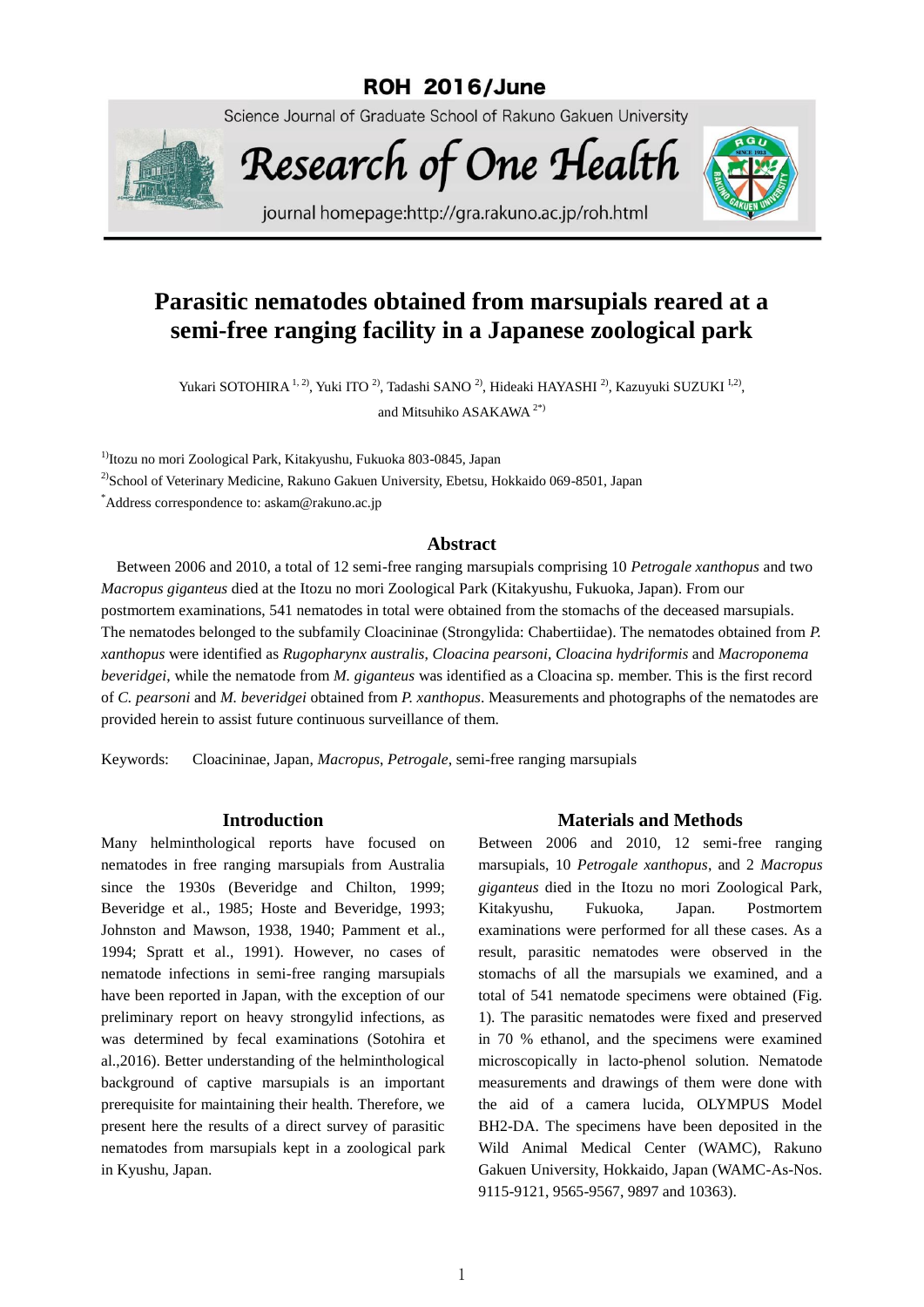

Fig.1. A case of heavy parasitism by nematodes in the stomach of a *Petrogale xanthopus* kept in Itozu no mori Zoological Park.

#### **Results and Discussion**

According to the keys (Johnston and Mawson, 1940; Skryabin et al, 1992; Anderson et al., 2009), the nematodes were identified as *Rugopharynx*, *Cloacina* and *Macroponema* of the subfamily Cloacininae (Strongylida: Chabertiidae). Anderson et al. (2009) reported that the infection mode of these three nematode genera is a direct one via the intake of ova, but they are not able to parasitize non-marsupials. Some case reports on parasitic diseases caused by *Rugopharynx* spp. and *Cloacina* spp. appear in the scientific literature (Beveridge et al., 1985; Davis et al., 2008; Vogelnest and Woods, 2008). These reports have pointed out that veterinarians, keepers, and managers in zoos should be alert to the risk and symptoms of infection with these nematodes, even in cases that lack histopathological changes, as was noted for the present

cases (Sotohira, unpublished data). Therefore, we present here the measurements of the nematodes (in mm) and photographs of their anterior and posterior extremities to assist positive identification and future continuous surveys of them, or for monitoring animal health (Figs 2–6). Up to now, *Rugopharynx australis* and *Cloacina hydriformis* have been recorded in *P. xanthopus* (Beveridge and Presidente, 1978; Beveridge et al., 1989, 2002; Bradley et al., 2000; Mawson, 1961; 1978; Wood, 1929), but this is the first recording of *C. pearsoni* and *M. beveridgei* from *P. xanthopus*.

*Rugopharynx australis* (Fig. 2). Male (N=10): Body 6.2–7.6 (av. 6.76) in length, 0.3–0.4 (av. 0.37) in width, pharynx 0.05 in length, esophagus 0.8–0.9 (av. 0.82) in length, spicules, equal, 1.5–1.9 (av. 1.71). Female (N=10): Body 7.6–10.4 (av. 9.00) in length, 0.4–0.5 (av. 0.48) in width, pharynx 0.05 in length, esophagus 0.9–1.0 (av. 0.93) in length.

*Cloacina pearsoni* (Fig. 3). Male (N=9): Body 7.1–10.3 (av. 8.63) in length, 0.3–0.5 (av. 0.41) in width, pharynx 0.03 in length, esophagus 0.5–0.6 (av. 0.52) in length, spicules, equal, 2.0–2.2 (av. 2.10). Female (N=10): Body 8.9–14.2 (av. 11.89) in length, 0.4–0.7 (av. 0.54) in width, pharynx 0.03 in length, esophagus 0.5–0.6 (av. 0.55) in length.

*Cloacina hydriformis* (Fig. 4). Male (N=1): Body 5.85 in length, 0.36 in width, pharynx 0.02 in length,

esophagus 0.54 in length, spicules, equal, 1.37–1.39. Female: Not obtained.

*Macroponema beveridgei* (Fig. 5). Male (N=9): Body 11.0–15.0 (av. 12.35) in length, 0.23 in width, pharynx 0.04 in length, esophagus 0.7–0.9 (av. 0.79) in length, spicules, equal, 1.1–1.3 (av. 1.18). Female (N=10): Body 17.8–26.0 (av. 20.70) in length, 0.2–0.3 (av. 0.27) in width, pharynx 0.04 in length, esophagus 0.8–1.0 (av. 0.87) in length.



Fig. 2. Male *Rugopharynx australis* from *Petrogale xanthopus* kept in Itozu no mori Zoological Park. Head end (left), ventral view (middle) and sub-lateral view (right) of bursa.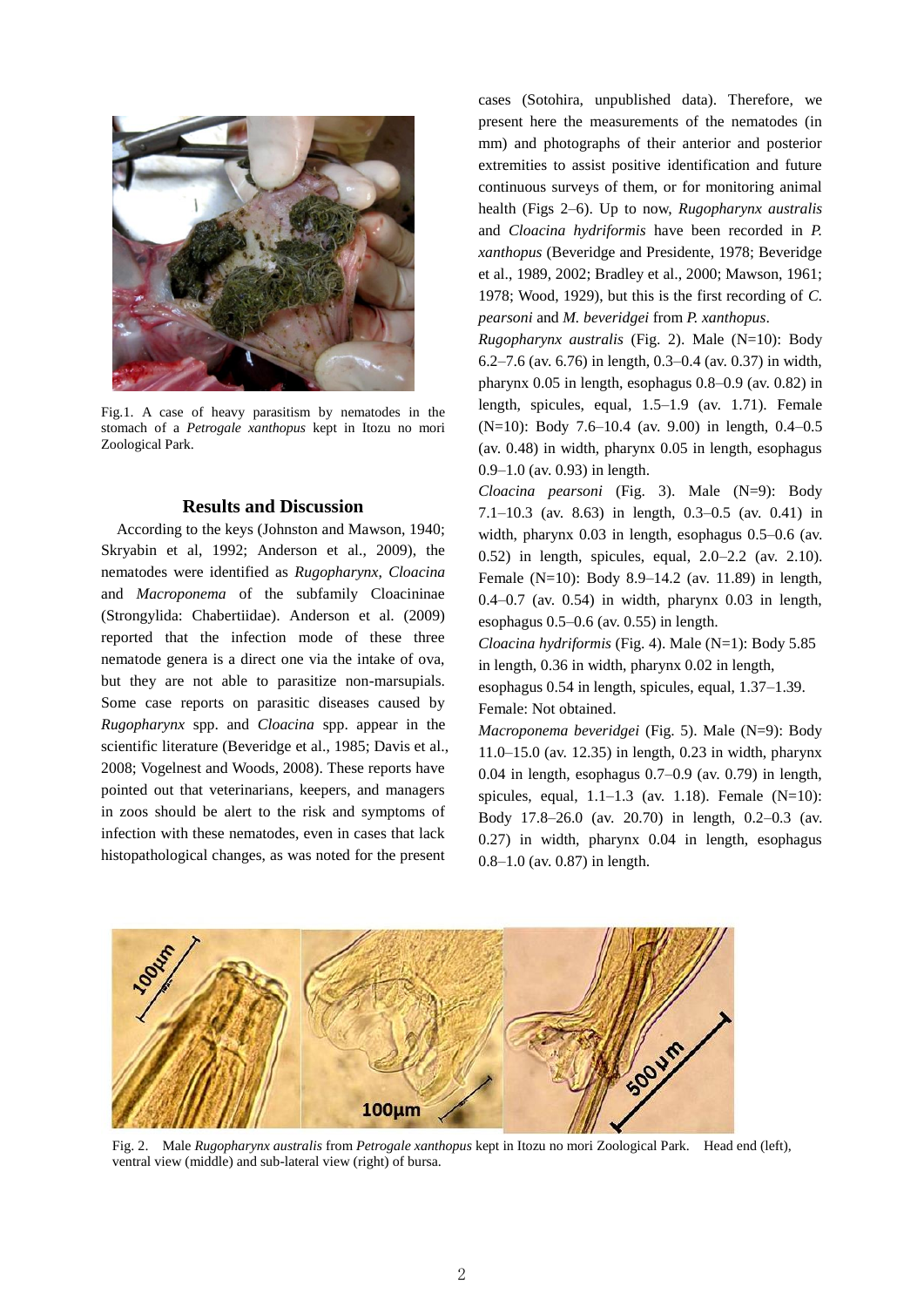

Fig. 3. Male *Cloacina pearsoni* from *Petrogale xanthopus* kept in Itozu no mori Zoological Park. Head end (left), ventral view (middle) and sub-lateral view (right) of bursa.



Fig. 4. Male *Cloacina hydriformis* from *Petrogale xanthopus* kept in Itozu no mori Zoological Park. Head end (left), ventral view (middle) and sub-lateral view (right) of bursa.



Fig. 5. Male *Macroponema beveridgei* from *Petrogale xanthopus* kept in Itozu no mori Zoological Park. Head end (left), ventral view (middle) and sub-lateral view (right) of bursa.



Fig. 6. Head end of female Cloacina sp. from *Macropus giganteus* kept in Itozu no mori Zoological Park.

Only one species of *Cloacina* nematode (Fig. 6) was obtained from *M. giganteus*. Species-specific naming was not possible because of the lack of a male specimen. Body 15.8–19.7 (av. 17.94) in length, 0.8–1.0 (av. 0.93) in width, pharynx 0.03 in length, esophagus 0.6–0.7 (av. 0.63) in length.

Based on their behavioral characteristics, captive large-sized marsupials are often kept in semi-free-ranging facilities, and one example of where this occurs is the Whipsnade Wild Animal Park in the UK. Itozu no mori Zoological Park in Japan also keeps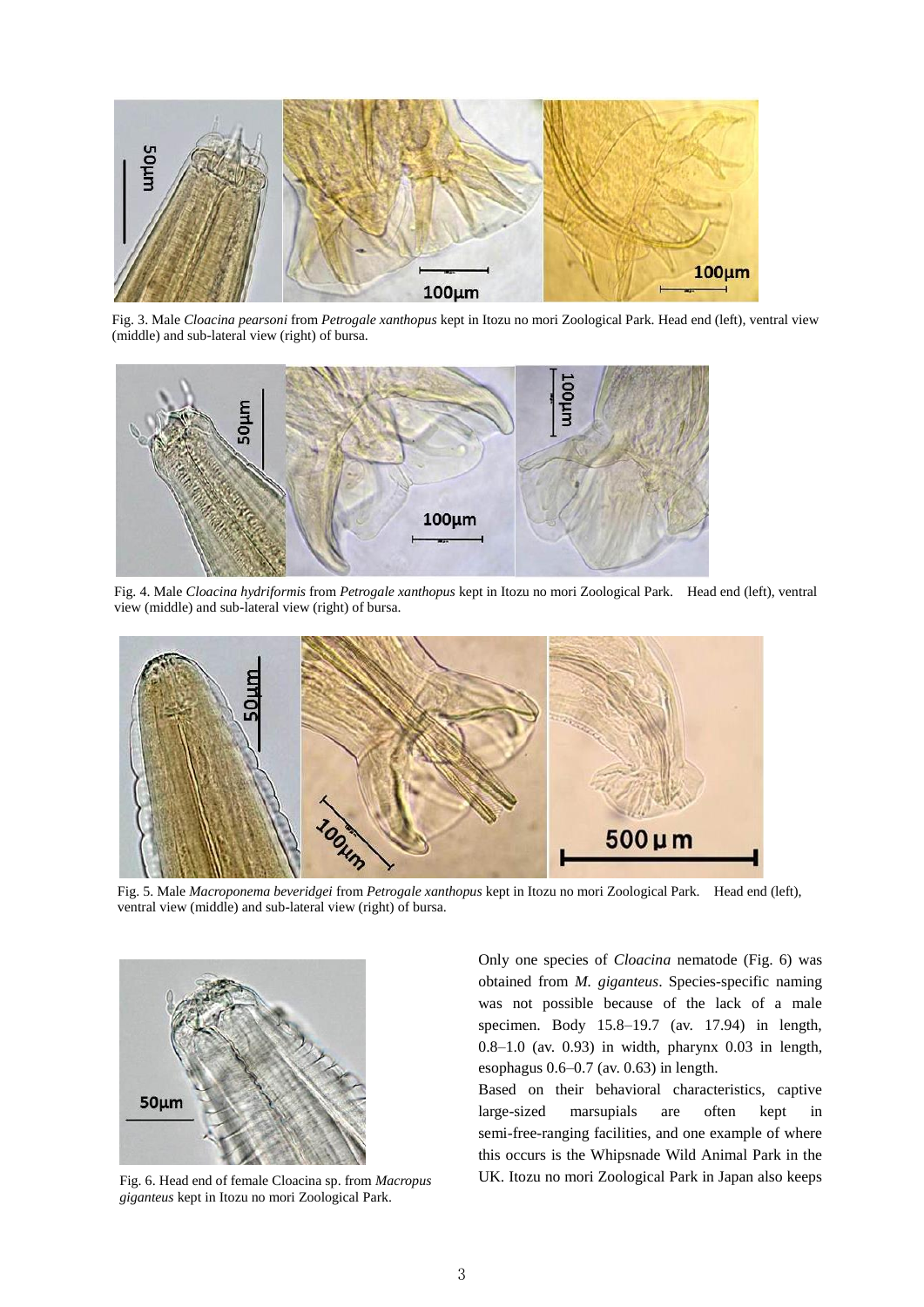such animals in captivity (Asakawa, 2010). However, in Japan, no nematological surveys have been performed in semi-free ranging type facilities, with the exception of one survey conducted on the captive felids kept in a Japanese safari park (Hashimoto et al., 2015). Hence, the present survey is an important one for the Japanese zoological medical field.

#### **Acknowledgments**

This study was partly supported by the Strategic Research Foundation at Private Universities (2013–2017) and by a Grant-in-Aid for Scientific Research (C-23570120, C-26460513) from the Ministry of Education, Culture, Sports, Science and Technology of Japan.

#### **References**

Anderson, R. C., Chabaud, A. G. and Willmott, S. (eds). 2009. Keys to the Nematode Parasites of Vertebrates, Archival Volume. 463 pp. CAB International.Wallingford, Oxfordshire.

Asakawa, M. 2010. Morphological observations on male nematodes of the subfamily Ostertagiinae in captive Chinese water deer (*Hydropotes inermis*: Artiodactyla: Mammalia) at Whipsnade Wild Animal Park, UK. J. Rakuno Gakuen Univ., Nat. Sci., 34: 223-237

Beveridge, I. and Chilton, N. B. 1999. Revision of the *Rugopharynx australis* (Moennig, 1926) complex (Nematoda: Strongyloidea) from macropodid marsupials. Invertebr. Taxon., 13: 805-843.

Beveridge, I., Chilton, N. B. and Spratt, D. M. 2002. The occurrence of species flocks in the nematode genus *Cloacina* (Strongyloidea: Cloacininae), parasitic in the stomachs of kangaroos and wallabies. Austral. J. Zool., 50: 597-620.

Beveridge, I. and Presidente, P. J. A. 1978. *Rugopharynx rosemariae* sp. nov. (Nematoda: Pharyngostrongylidae) from grey kangaroos (*Macropus giganteus* and *M. fuliginosus*) with life cycle stages and associated pathology. Internatl. J. Parasitol., 8: 379-387.

Beveridge, I., Presidente, P. J. A. and Speare, R. 1985. Parasites and associated pathology of the swamp wallaby, *Wallabia bicolor* (Marsupialia). J. Wildl. Dis., 21: 377-385.

Beveridge, I., Spratt, D. M., Close, R. L., Barker, S. C. and Sharman, G. B. 1989. Helminth parasites of Rock-wallabies, *Petrogale* spp. (Marsupialia), from Queensland. Aust. Wildl. Res., 16: 273-287.

Bradley, C., Beveridge, I., Chilton, N. B. and Johnson, P. M. 2000. Helminth parasites of the purple-necked rock wallaby, *Petrogale lateralis purpureicollis*, from Queensland. Trans. R. Soc. S. Aust., 124: 37-40.

Davis, C. L., Fitzgerald and S., Williams, B. (eds) 2008. Diagnostic Pathology of the Diseases of Aquatic, Aerial and Terrestrial Wildlife 2008. 349 pp. Australian Registry of Wildlife Health, Taronga Conservation Society Australia, Sydney.

Hashimoto, C., Yamamoto, T., Saito E., Yoshino, T., Sotohira, Y., Kawakami, S. and Asakawa, M. 2015. Parasites of captive Felidae kept in a safari park based on coprological survey. Jpn. J. Wildl. Zoo Med., 20: 47-49. (in Japanese with English summary)

Hoste, H. and Beveridge, I. 1993. Interspecific and intergeneric relations between nematodes parasitic in the stomachs of kangaroos and wallabies. Trans. R. Soc. S. Austral., 117: 171-177.

Johnston, T. H. and Mawson, P. M. 1938. Strongyle nematodes from central Australian kangaroos and wallabies. Trans. R. Soc. S. Austral. 62: 263-286.

Johnston, T. H. and Mawson, P. M. 1940. A key to the nematode parasites of Australian marsupials and monotremes. Trans. R. Soc. S. Austral., 64: 363-370.

Mawson, P. M. 1961. A new species and some new records in the genus *Cloacina* (Nematoda: Strongyloidea) from Western Australia. Trans. R. Soc. S. Austral., 85: 81-83.

Mawson, P. M. 1978. *Macroponema* (Nematoda: Trichonematidae): a new genus from macropod marsupials. Internatl. J. Parasitol., 8: 163-166.

Pamment, D., Beveridge, I. and Gasser, R. B. 1994. The distribution of nematode parasites within the stomach of the western grey kangaroo, *Macropus fuliginosus*. Trans. R. Soc. S. Austral., 118: 187-196.

Skryabin, K. I. , Shikhobalova, N. P. , Schulz, R. S. , Popova, T. I. , Boev, S. N. and Delyamure, S. L. (eds.) 1992. Opredelitel' paraziticheskikh nematod [Key to Parasitic Nematodes/ translated by Birron, A.